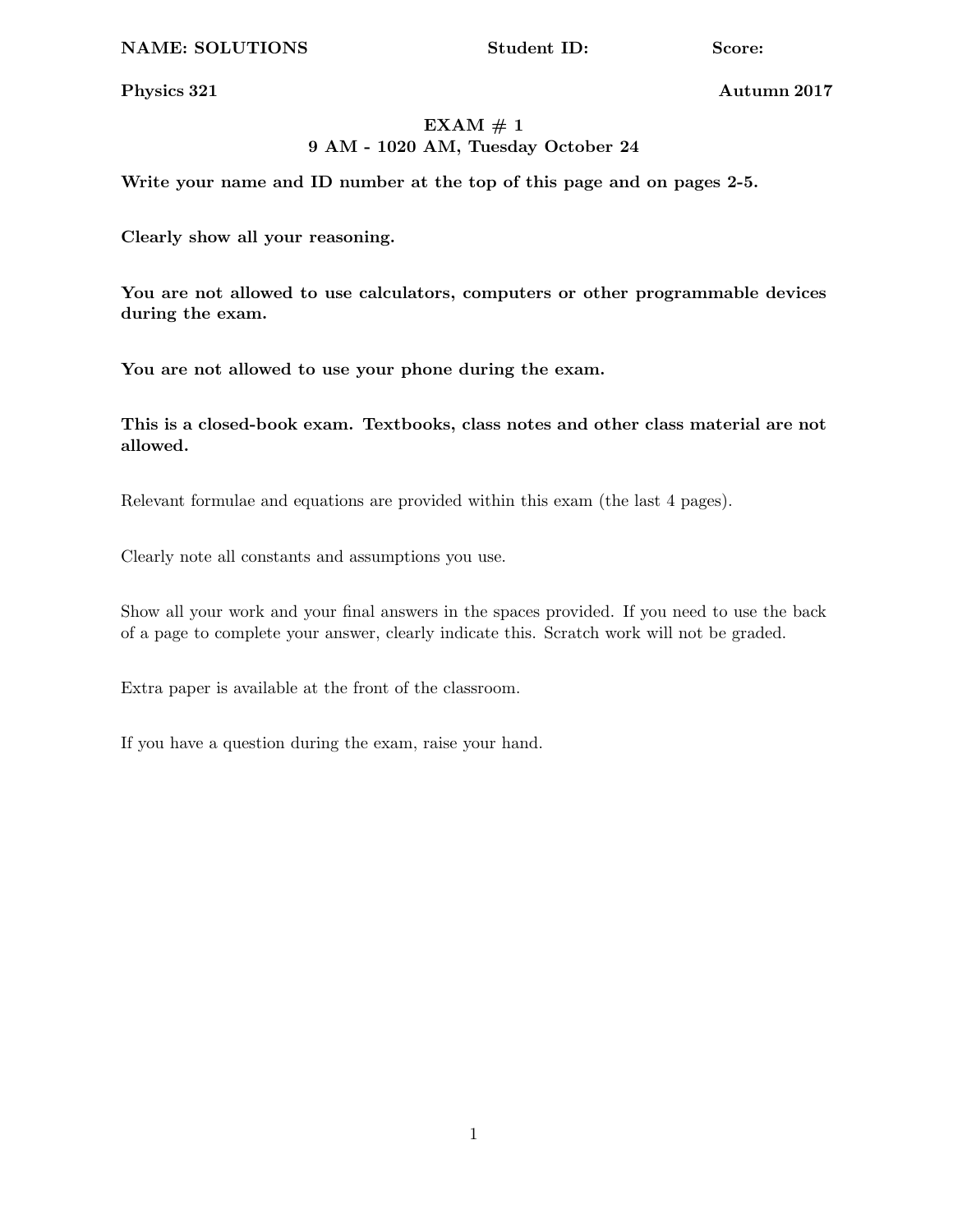## 1. (25 pts total) *Parallel Plates and Sphere*

Two infinitely large non-conducting parallel plates are placed parallel to the *xy*-plane, one at  $z = +d$ , the other at  $z = -d$ . The plate at  $z = +d$  is positively charged with uniform surface charge density  $\sigma$  and the one at  $z = -d$  has uniform surface charge density  $-\sigma$ . Consider the point *O* located at  $(x, y, z) = (0, 0, 0)$  and the point *P* at  $(d, 0, 0)$ . (a) (5 pts) What is the electric field at *O* and at *P*?

Electric field at *O* and *P* are the same by the symmetry of the parallel plate arrangement. The field from each individual plate points in the  $(-\hat{z})$  direction and has magnitude  $\frac{\sigma}{2\epsilon_0}$  making the total field  $-\frac{\sigma}{\epsilon_0}\hat{z}$  at both *O* and *P*.

A non-conducting sphere with radius *d/*2, with uniform volume charge distribution and total charge *Q* is now positioned centered at *O*. (b) (6 pts) What is the new electric field at *O* and at *P*?

We can use the superposition principle to add the contributions from the parallel plates and the sphere. Considering *only* the sphere, we can use Gauss' law and spherical symmetry to obtain that the electric field inside the sphere varies linearly with distance from the origin (and is therefore zero at the origin), and the field outside resembles the field of a point charge *Q* positioned at the origin. Thus, at point *O*, we have  $\mathbf{E}_O = -\frac{\sigma}{\epsilon_0}\hat{z}$ . At point *P* which is outside the sphere, we have,  $\mathbf{E}_P = -\frac{\sigma}{\epsilon_0}\hat{z} + \frac{Q}{4\pi\epsilon_0 d^2}\hat{x}$ .

Now suppose the sphere was a conductor with the same total charge *Q*.

(c) (5 pts) What is the new electric field at *O*? Explain.

If the sphere was a conductor, the charges in the conductor would redistribute themselves such that the electric field inside the conductor was zero. Since the point *O* lies inside the conductor, the field there would be zero.

(d) (5 pts) Describe in one or two sentences the distribution of charge on the conducting sphere.

The charge inside the conducting sphere is zero and the excess charge *Q* lies on the outer surface, distributed in such a way as to cancel the electric field along the  $-\hat{z}$  from the parallel plates. This also means that the charge distribution is not spherically symmetric.

(e)  $(4 \text{ pts})$  Is the new electric field at P different from your answer to  $(b)$ ? Explain your reasoning.

Yes, it is different. We can again use the superposition principle and add the field from parallel plates and the conducting sphere. The charge on the conducting sphere is distributed in such a way as to cancel the electric field inside it from the parallel plates, and is therefore *not* spherically symmetric. Thus the field from the conducting sphere in the region outside it is not that of a point charge Q at the origin, and  $\mathbf{E}_P$  is different now than it was in (b). It still points in the  $-\hat{z}$  direction but has smaller magnitude.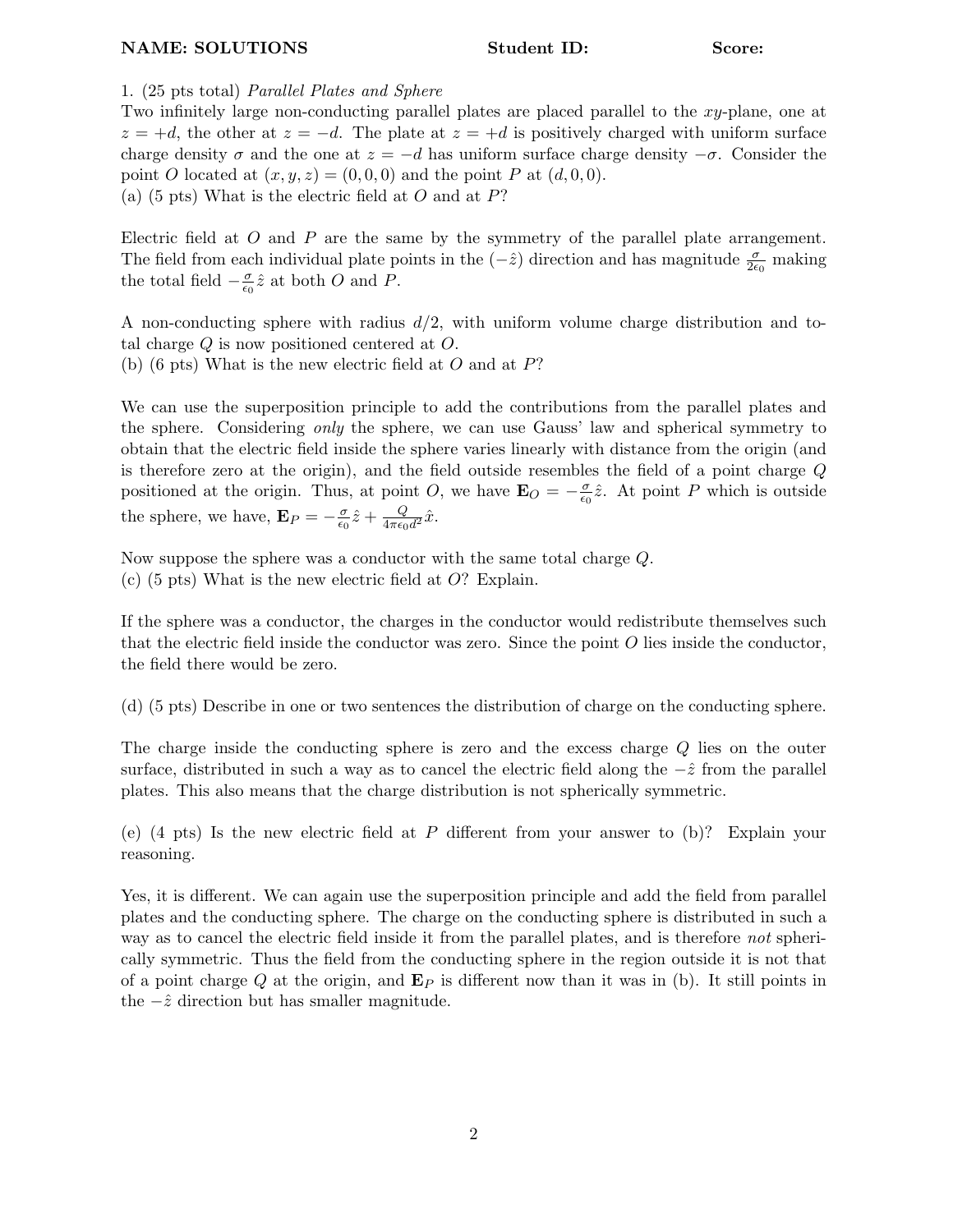2. (25 pts total) *Charges on a Plane*

Two positive charges each of magnitude *q* are fixed on the *xy*-plane at (0*,* 0) and (4*,* 0). For the following questions, do not include "at infinity" as your answer. If there are no such locations, state so explicitly.

(a) (6 pts) Where on the plane can you place a test charge *Q* such that it feels no force?

We can see that for any point where  $y \neq 0$ , there will be a non-zero force on *Q* in the  $\hat{y}$ direction and so total force cannot be zero. Thus, any solution has to lie on the  $x$ -axis. By inspection it must be at the midpoint of the two fixed charges i.e. at (2*,* 0). To work it out generally, we first note that for  $x < 0$  and for  $x > 4$ , the electric field from both fixed charges point in the same direction, so the force cannot be zero in either of these regions. For  $0 < x < 4$ , let's assume  $Q$  feels no force at the point  $(x, 0)$ . There is no  $y$  component of force from the fixed charges. Setting the *x* component to zero, we have  $\frac{1}{x^2} = \frac{1}{(4-x)^2}$ . Simplifying, we have  $16 - 8x + x^2 = x^2$ , which solves for  $x = 2$ . Thus test charge *Q* feels no force at  $(2, 0)$ .

(b) (7 pts) Now suppose that the fixed charge at  $(4, 0)$  is changed to a negative charge  $-q$ . Where can you place a test charge *Q* such that it feels no force?

We can see that for any point where  $y \neq 0$ , there will be a non-zero force on *Q* in the  $\hat{x}$ direction and so total force cannot be zero. Thus any solution has to lie on the  $x$ -axis at  $(x, 0)$ . We first note that for  $0 < x < 4$ , the electric field from both fixed charges point in the same direction, so the force cannot be zero in this region. For  $x < 0$ , we have  $\frac{1}{x^2} = \frac{1}{(4-x)^2}$ , which solves for  $x = 2$  (from (a)), but we must reject this solution because it is does not satisfy  $x < 0$ . Similarly for  $x > 4$ , we have  $\frac{1}{x^2} = \frac{1}{(x-4)^2}$ , again giving  $x = 2$ , which again we must reject. Thus, there is no location at which *Q* feels no force.

(c) (6 pts) Now suppose that the fixed charge at  $(4, 0)$  is changed to  $-2q$ . Where can you place a test charge *Q* such that it feels no force?

We can use an approach similar to (b). Again we reject the region  $0 < x < 4$ . For  $x < 0$ , we have  $\frac{1}{x^2} = \frac{2}{(4-x)^2}$  which simplifies to the quadratic equation  $16-8x+x^2 = 2x^2 \implies x^2+8x-16 = 0$ which gives the two solutions (using quadratic formula)  $x = 4(\sqrt{2} - 1)$  and  $x = -4(\sqrt{2} + 1)$ . Since  $x < 0$ , we reject the first solution. Thus *Q* feels no force at the location  $(-4(\sqrt{2} + 1), 0)$ . For  $x > 4$ , we have  $\frac{1}{x^2} = \frac{2}{(x-4)^2}$  which gives the same solutions  $x = 4(\sqrt{2}-1)$  and  $x = -4(\sqrt{2}+1)$ both of which have to be rejected since neither satisfies  $x > 4$ . So for this situation, *Q* feels no force only at the location  $(-4(\sqrt{2} + 1), 0)$ .

(d) (6 pts) Now suppose that the fixed charge at  $(4,0)$  is changed to  $+2q$ . Where can you place a test charge *Q* such that it feels no force?

As in (a), we can see that for any point where  $y \neq 0$ , there will be a non-zero force on *Q* in the  $\hat{y}$  direction and so total force cannot be zero. Assume the total force is zero at  $(x, 0)$ . Again we note that for  $x < 0$  and for  $x > 4$ , the electric field from both fixed charges point in the same direction, so the force cannot be zero in either of these regions. For  $0 < x < 4$ , we have  $16 - 8x + x^2 = 2x^2 \implies x^2 + 8x - 16 = 0$  which gives the two solutions (using quadratic formula)  $x = 4(\sqrt{2} - 1)$  and  $x = -4(\sqrt{2} + 1)$ . Since  $0 < x < 4$ , we reject the second solution. Thus *Q* feels no force at the location  $(4(\sqrt{2}-1), 0)$ .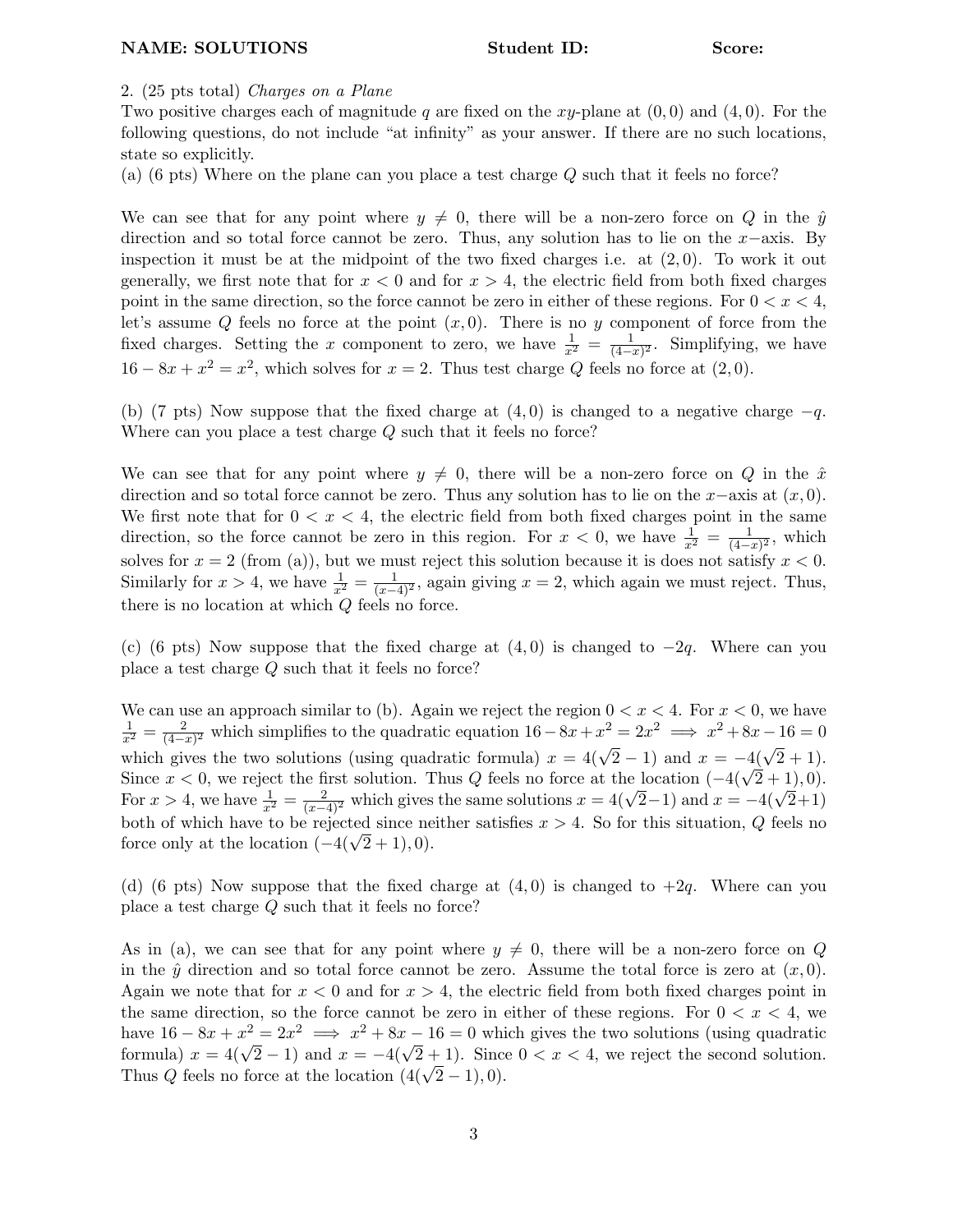### NAME: SOLUTIONS Student ID: Score:

### 3. (25 pts total) *Electrostatic Potential*

A grounded spherical conducting shell (inner radius  $R_1$ , outer radius  $R_2$ ) contains an insulating (non-conducting) solid sphere with radius  $R_1$  and uniform volume charge density  $\rho$ . (a) (8 pts) Find the electric fields in the three regions  $r < R_1, R_1 < r < R_2, r > R_2$ .

We first note that the problem has spherical symmetry and Gauss' law may be usefully applied to Gaussian spheres concentric with the system. The field everywhere will then have the form  $\mathbf{E}(\mathbf{r}) = E(r)\hat{r}$ . The field in the conducting material (between  $R_1$  and  $R_2$ ) is zero. Since there is a uniform volume charge density for  $r < R_1$ , there miust be charge  $-\rho(\frac{4}{3}\pi R_1^3)$  on the inner surface of the conducting shell making the charge enclosed by a Gaussian sphere with radius between  $R_1$  and  $R_2$  equal to zero. Since the conductor is grounded, there is no charge on the outer surface. Thus for a Gaussian sphere with radius larger than  $R_2$ , the charge enclosed is again zero and there is no electric field for  $r > R_2$ . For  $r < R_1$ , Gauss' Law gives  $E(r)4\pi r^2 = \rho(\frac{4}{3}\pi r^3)$  which solves for  $E(r) = \frac{\rho r}{3\epsilon_0}$ . Putting it all together, we get

$$
\mathbf{E}(\mathbf{r}) = \begin{cases} \frac{\rho r}{3\epsilon_0}\hat{r}, & \text{if } r < R_1\\ 0, & \text{if } R_1 < r < R_2\\ 0, & \text{if } r > R_2 \end{cases}
$$

(b) (10 pts) Find the electrostatic potential at the center. Take the reference point to be at infinity.

For  $r < R_1$ , we have the potential  $V(r) = -\int_{-\infty}^{r} \mathbf{E} \cdot \hat{r} dr = -\int_{R_1}^{r}$  $\frac{\rho r}{3\epsilon_0}dr = \frac{\rho (R_1^2-r^2)}{6\epsilon_0}$ . The potential at the center  $(r = 0)$  is then  $V(0) = \frac{\rho R_1^2}{6\epsilon_0}$ 

(c) (7 pts) Find the electrostatic energy of the system.

By the work-energy theorem, the electrostatic energy is the work done to assemble the system starting from all charges at infinity. This is given by  $\frac{1}{2} \int_{\text{allspace}} \rho V d\tau$ . The integrand is zero for  $r > R_1$  since *V* is zero there. Using  $V(r)$  from (b), the electrostatic energy is 1  $\frac{1}{2}\int_0^{R_1}\rho\frac{\rho(R_1^2-r^2)}{6\epsilon_0}4\pi r^2dr = \frac{\pi\rho^2}{3\epsilon_0}\left\{\int_0^{R_1}R_1^2r^2dr - \int_0^{R_1}r^4dr\right\} = \frac{\pi\rho^2}{3\epsilon_0}\left\{R_1^5/3 - R_1^5/5\right\} = \frac{2\pi\rho^2R_1^5}{45\epsilon_0}.$